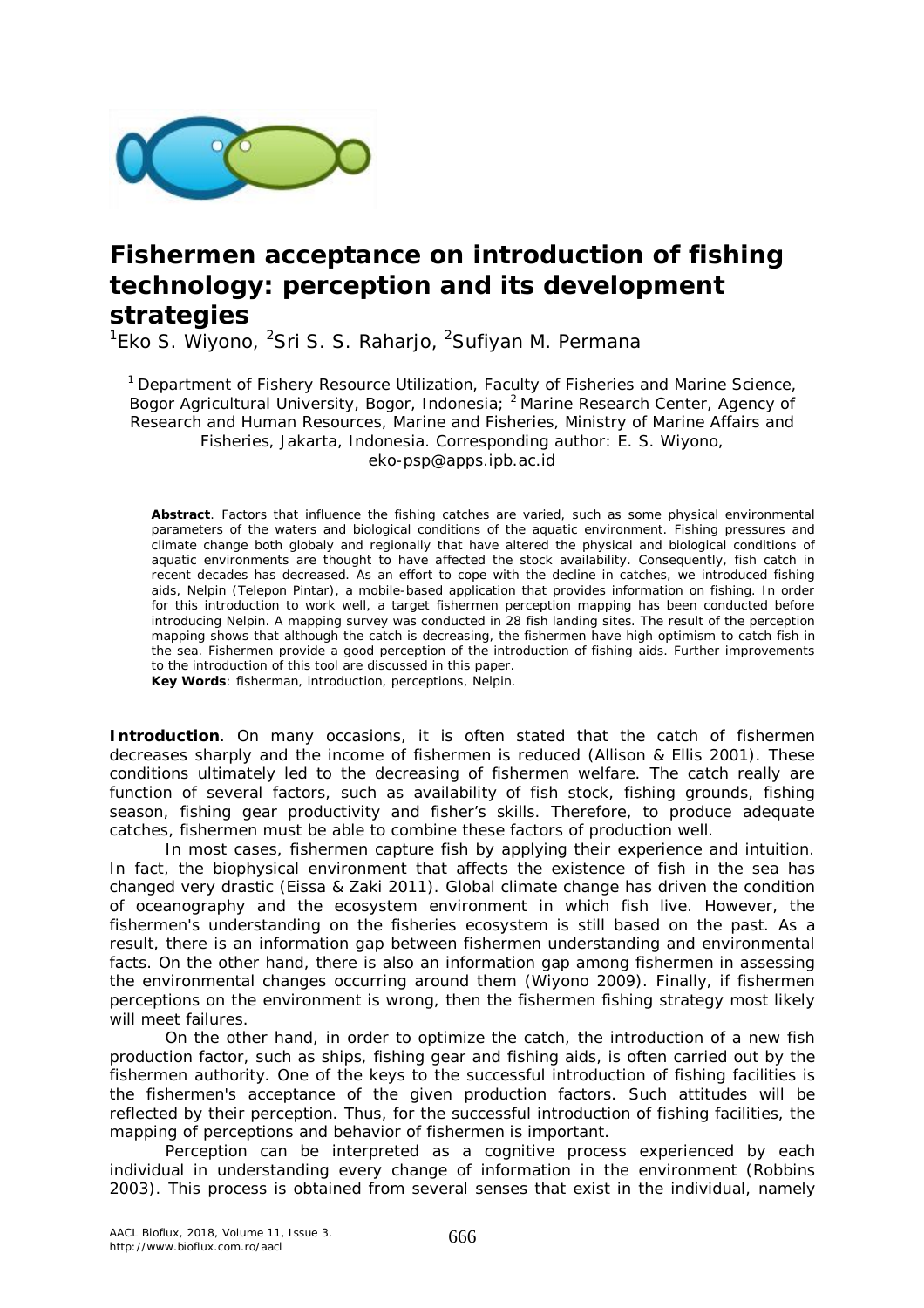sight, hearing, appreciation, feeling and smell (Thoha 2010). Factors influencing the perception of a society are persons, target (object) and situation (Robbins 2003). Because of attention, needs, willingness and value system, the perception between individuals is different, although the object being considered or valued is the same (Pareek 1989).

In an effort to optimize fishing, the Ministry of Marine Affairs and Fisheries (MMAF) of Indonesia has established an introduction of fishing equipment program, including Nelpin (Indonesian name), an application that provides information to support fishing activities in sea. To measure the fishermen's acceptance of the introduction of Nelpin, and in order to develop and disseminate Nelpin in the future, it is necessary to map the perception of fishermen. The aims of this study are: 1) mapping perception of fishermen to the introduction of Nelpin; and 2) development recommendation for corrective improvement in the future.

**Material and Method**. This study was conducted in May-December 2016. The data were collected at 28 fishery landing sites located in Java, Sumatera, Kalimantan, Nusa Tenggara, Bangka-Belitung and Riau Islands. The distribution of study sites were 14 locations in Java, 3 locations in Sumatera, 4 locations in Kalimantan, 3 locations in Nusa Tenggara, 2 locations in Bangka Belitung and 2 locations in Riau Islands. In general, at each location were randomly selected 30 respondents to answer questionnaires.



Figure 1. Sampling location (http://www.enchantedlearning.com).

To explore the perception of fishermen, the questionnaires (Appendix 1) were grouped into 3 groups, there are percepstions on:

- 1). fish resources:
- a) local resource conditions;
- b) economic value of fishery resources;
- c) social-economic condition of fishermen.
- 2). Fishermen acceptance to introduction of fishing equipment:
- a) acceptance to the introduction of fishing equipment;
- b) acceptance of the introduction of Nelpin.
- 3). Potential development of fishing equipment:
- a) social capital of society;
- b) fishing capacity of fisherman.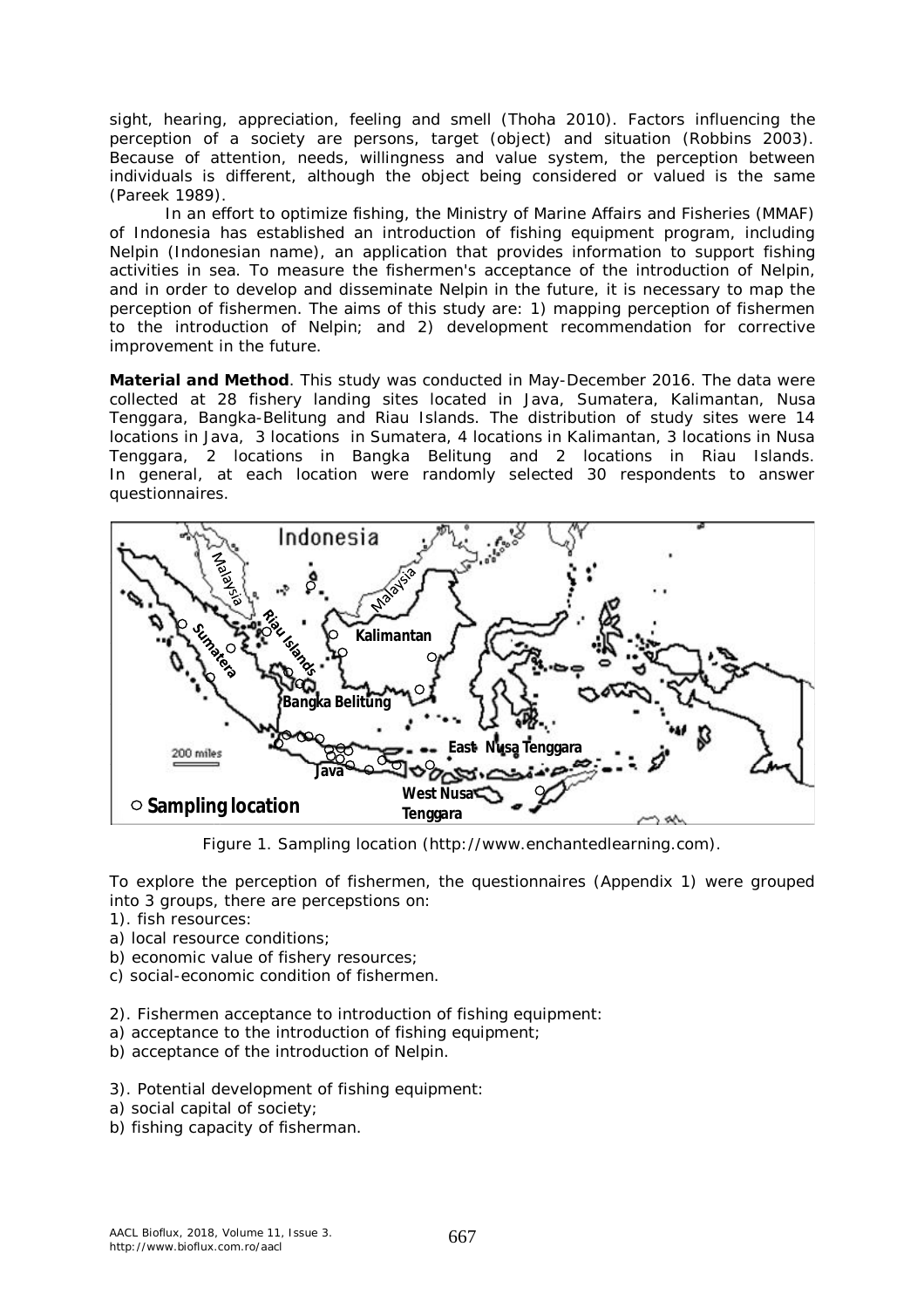Respondents were interviewed to give their perceptions of some aspects above by giving a 0-5 rating score (Likert scale). A value of 0 (zero) indicates a very low level of approval/assessment and value of 5 was indicative of excellent rate of approval/valuation. Furthermore, to get information about the general perception of fishermen, the fishermen answers (based on each question) were calculated. The fishermen answers were then analyzed by using descriptive statistics. All data were grouped and presented in terms of percentage of each alternative answers. Finally each percentage value were displayed in the bar charts.

**Results**. Based on survey results, generally fishermen in almost all survey locations still have high optimism to be fishermen. Fishermen still concidered that the resources and other aspects that accompany it are still in good condition. Fishermen have great hopes for the development of fishing activities. Detail of fishermen's perception of fish, socioeconomic and environmental resources will be analysed in the following discussion.

### *Potential of fish resources*

*Fishermen perceptions to local resources.* When fishermen were given the question about current fishery conditions, the fishermen in the survey location gave an average rating about 4.02 ( $\pm$ 0.6). That is, fishermen convinced that fishery resources are still in very good condition. Fishermen are still optimistic to work in fishing activities, because the catch is believed to be high and potentially can be become increased.

The perception of fishermen from various survey areas shows that almost more than 70% fishermen gave answers that local resources are still good. About 39% fishermen believe that the fish catches can be greatly increased and about 32% fishermen believe that fish catch can still be increased (Figure 2). These results indicate that prospects for future fisheries development are still prospective.



Figure 2. Fishermen perception to fish resources.

*Fishermen perceptions to the economic value of resources.* Furthermore, when analyzed from the aspect of the resources economic value, an average rating of fishermen were  $3.76$  ( $\pm$ 0.2). This indicates that the fisherman income did not improve. In general, about 70% fishermen stated that the economic income will increase in the future. Approximately 18% fishermen said it greatly increased while 52% fishermen said the economic value of fishermen increased. While about 30% fishermen said economic income were unchanged (stable) and decreased (Figure 3). In addition, beside giving a good rating of the resources economic value, fishermen also explain that they still believe in existing economic institutions such as middlemen. They judged that middlemen gave a significant role in keeping the price of fish in the location of the study.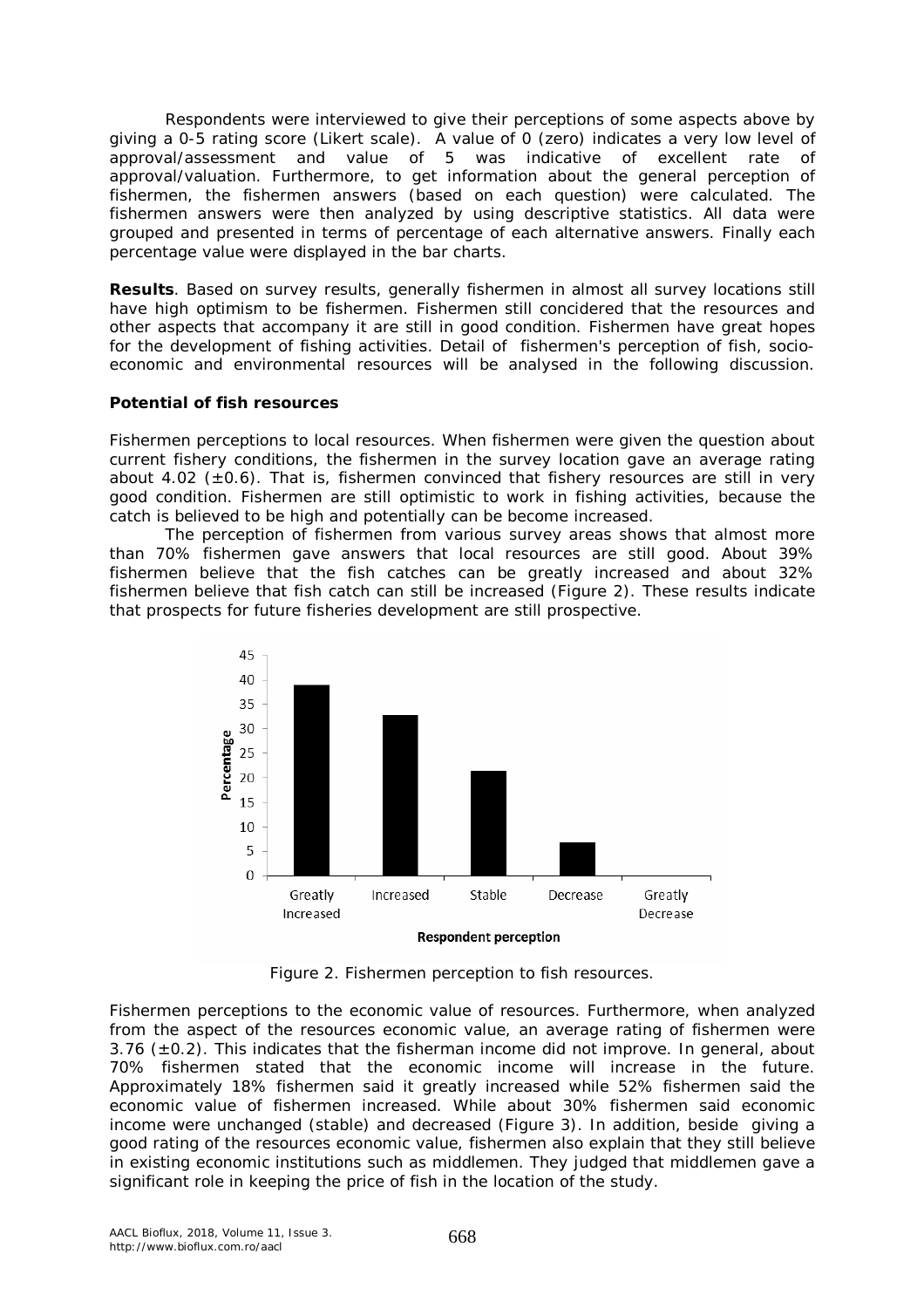

Figure 3. Fishermen perception to resources economic value.

*Fishermen perceptions to socio-economic value.* The perception of fishermen on economic value shows that more than 60% of fishermen stated that their income is satisfactory. In average, fishermen gave rating value about  $3.68$  ( $\pm$ 0.3), which means that socioeconomic fishermen condition was upper than the minimal economic needed. In detail, about 40% fishermen stated that their family income was good and 16% of fishermen stated that his family income was very good. On the other hand, about 40% of fishermen stated that the family income was enough and tends to be less (Figure 4). In general, fishermen stated that most of their income was contributed from capture fishery sector. Most fishermen judge that their income is almost 60% resulting from the fishing activity.



Figure 4. Fishermen perception to fishermen socio-economic.

## *Fishermen acceptance to fishing aids introduction*

*Acceptance to new fishing aids technology.* The level of acceptance of the introduction of fishing aids was measured by the perception of fishermen. The survey results show that, fishermen have a good perception to the introduction of fishing aids. Fishermen in general (> 80%) are agree with the introduction of fishing facilities (Figure 5). By considered fishery conditions, fishermen perceive that the catch can be increased with the new fishing aids technology. Fishermen have given rating value about 4.19 ( $\pm$ 0.3) on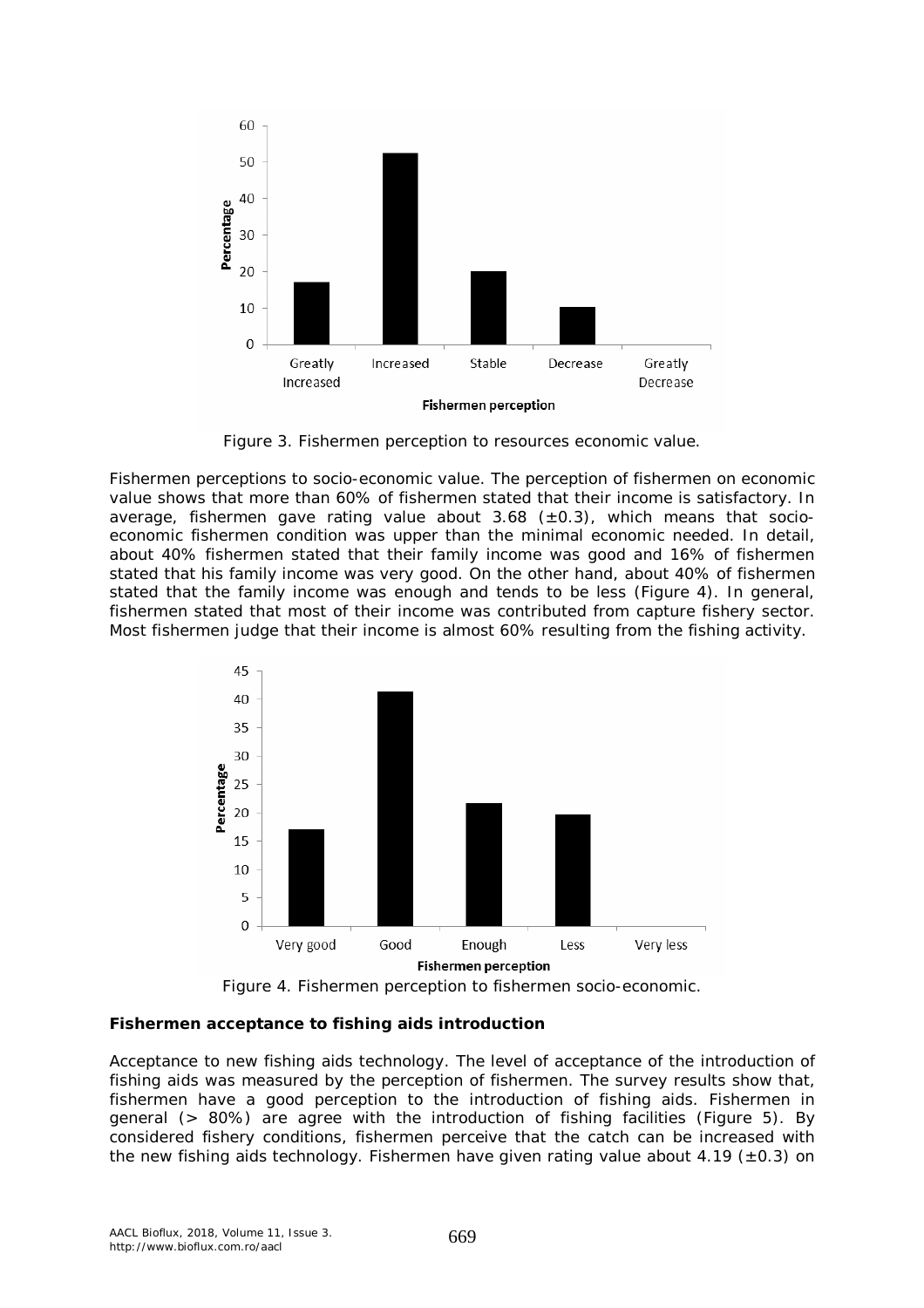a new fishing aids introduction. The high rating value means that fisherman agree to the introduction of new fishing aids technology.



Figure 5. Fishermen perception to introduction of new fishing aids.

*Acceptance to the Nelpin introduction.* The results of fishermen's perception study on the introduction of Nelpin indicate that fishermen strongly need information that make fishing activities more easier. Nearly 65% of fishermen strongly agreed and 25% of fishermen agreed with the introduction of fishing aids that can help fishermen to determine the fishing grounds more easier. The fishermen gave rating about 4.46 ( $\pm$ 0.5) to the question on introduction of Nelpin (Figure 6). This is not surprisingly because today they have difficulties to obtain such information. Furthermore, fishermen also strongly agree if the information was delivered directly to them with a mobile phone media. They have a positive perception on the introduction of Nelpin*.* Almost 90% of respondents agreed and strongly agreed to the introduction of Nelpin*.* In general, fishermen are interested in Nelpin because it is easy to operate, good display and provided information that fishermen needed. This study was in accordance to another study which was conducted by Apriliani & Nugroho (2016). They explained that the perception of fishermen on the trial use of electronic logbook also gives the same response. A total of 94.44% of fishermen agreed to the introduction of electronic logbook.



Figure 6. Fishermen perception to Nelpin.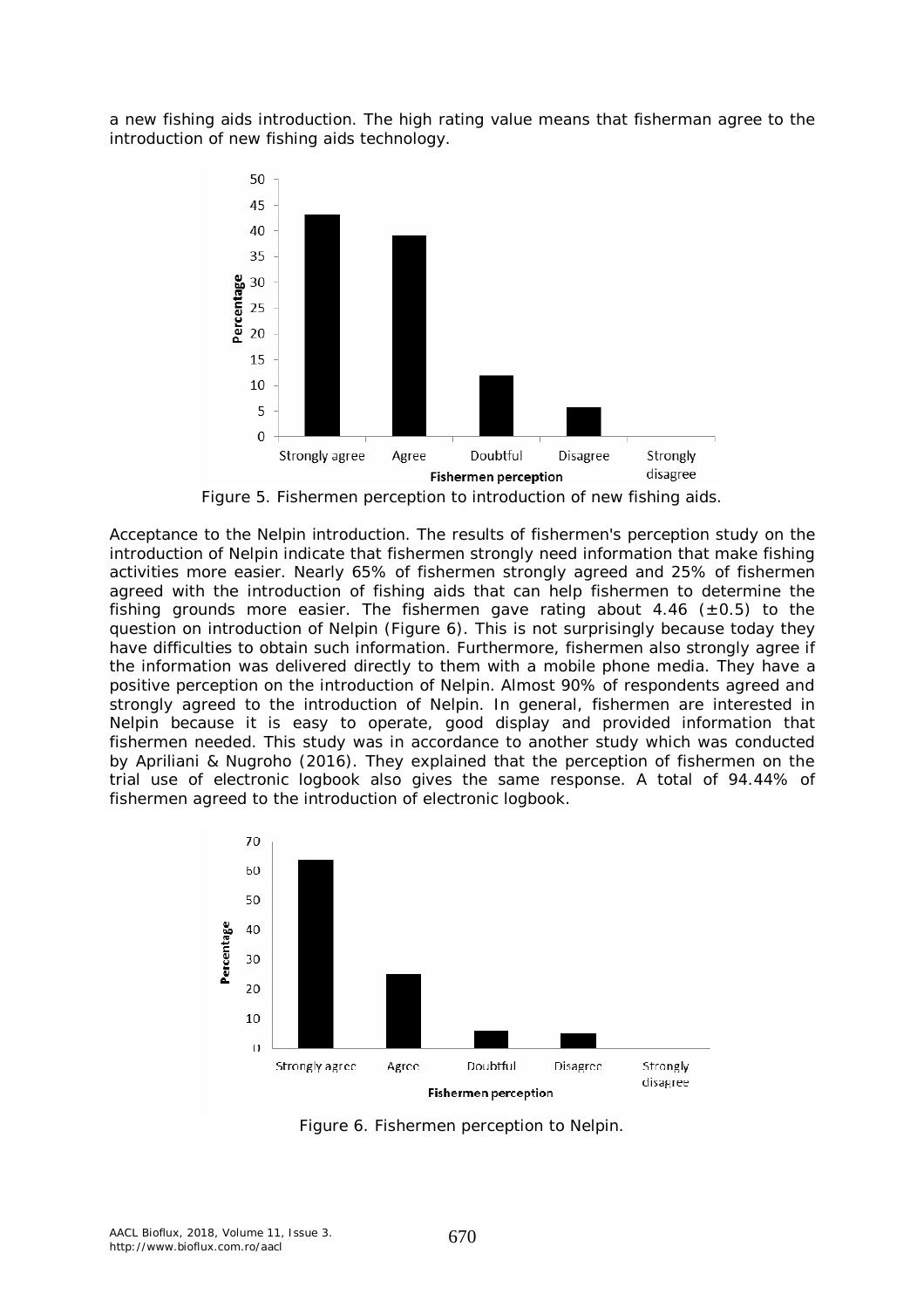#### *Development strategy*

*Social capital of fishermen.* In terms of social capital of the community, fishermen have a perception that the existing social organization is running well. Nearly 80% of fishermen gave sufficient judgment on the existing institutions. Fishermen who gave very sufficient ratings were almost 58% while those who gave a sufficient rating were 22% (Figure 7). In general, fishermen gave  $4.16 \ (\pm 0.4)$  rating for social capital condition. Fishermen still trust existing institutions, and actively participate in existing organizational activities. In other discussion, fishermen tend to form groups with less than 20 members in operating fishing facilities. Because of limited Nelpin, fishermen are willing to share the opportunity to use of the Nelpin with other members. The results of this study correspond to the results of research Wijaya & Saptanto (2014) in Jakarta. Solutions for fishing problems are jointly entrusted to the group.



Figure 7. Fishermen perception to social capital of fishermen.

*Fishing capacity improvement.* In terms of fishermen's capacity, as long as it gives benefits to them, the fishermen will be ready to join the programs. The result study shows that majority of fishermen (95%) agreed to increase their capacity. In general, fishermen gave 4.56 ( $\pm$ 0.1) rating for increasing the fishermen capacity. It's mean that fishermen still have hope for better develop in the future. As many as 66% fishermen strongly agree with the capacity increasing, while 29% of fishermen agreed with the increasing fishermen's capacity (Figure 8). This fact indicated that fishermen still have high spirit to improve their capacity and to be better in the future.



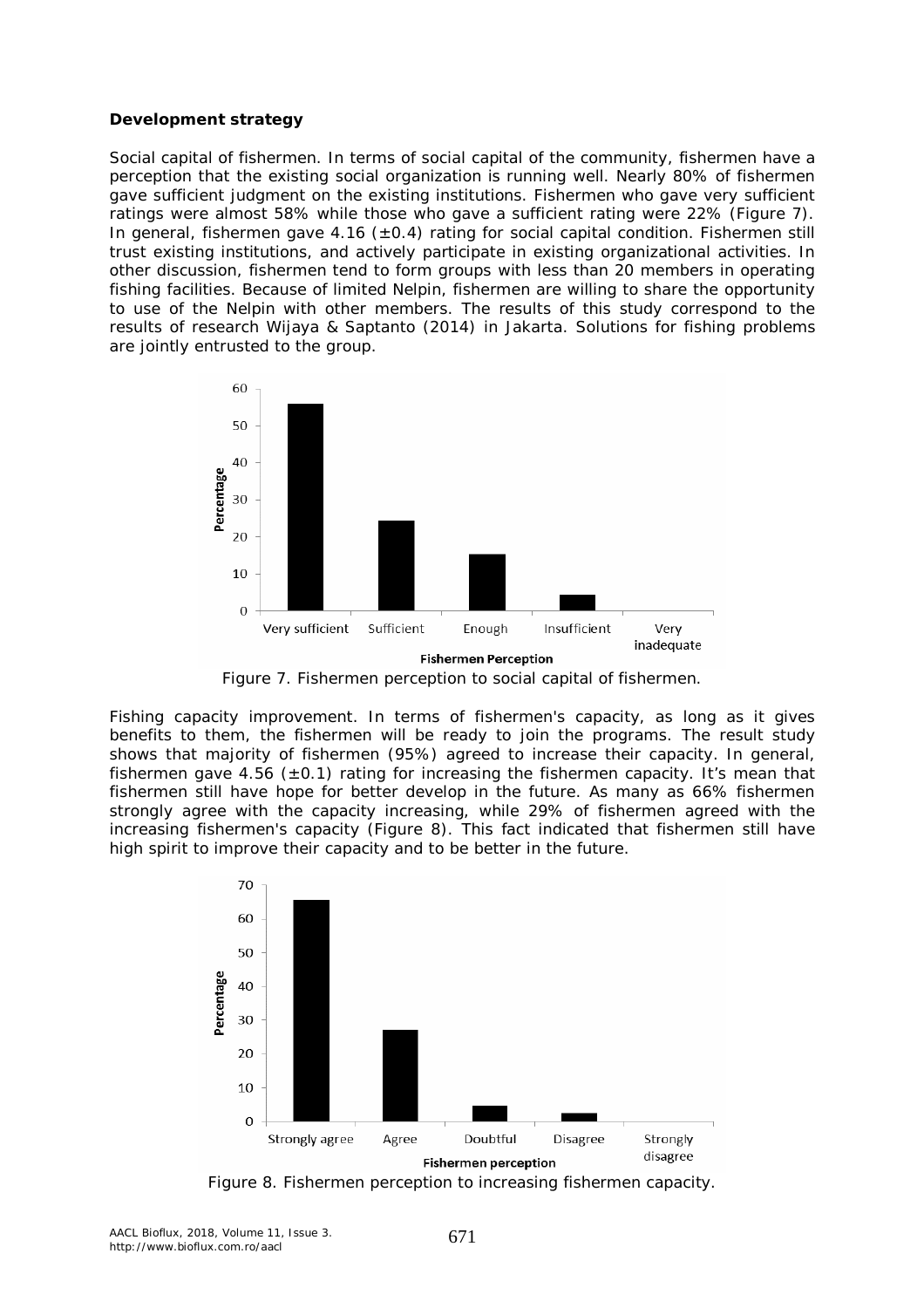**Discussion**. Perception is a process whereby individuals organize and interpret their sensory impression to give meaning to the environment (Robbins 2003; Simamora 2005). In this study, we have measured fishermen interpretation to the introduction of new fishing aids technology. The study results show that fishermen are still optimistic about the current condition of fish resources. Despite the fact that in some areas the catch has begun to decline and fishing areas have extended to far away (Simbolon et al 2011) but fishermen still have a good perception to fishing activities at sea. Furthermore, fishermen also still have positive expectations on the economic value of resources. They still consider that fishing activities still provide business benefits and are a reliable livelihood to meet the needs of their families. Based on this result, it is belive that fishermen perceive the fisheries problems based on their personal view and sometimes, their perception are different by the real condition. However, economic factors are expected as main factors that drive their perception and behaviour (Bachtiar et al 2003).

Another potential finding in this study is a positive attitude of fishermen to selfdevelopment and institutional development. Fishermen still have a strong spirit to develop and upgrade their knowledge in order to improve their business. This positive attitude is important and required in introducing a new fishing aid. Immanuel (2018) reveal that a positive perception of fishermen will encourage to a right action. Since the fishermen express a negative perception firstly, a community empowerment program will be rejected and face to failure. In contrary, if fishermen have a positive perception, the community development programs including the introduction of new fishing aids will be successed. In this case, fishermen have a positive perception to the introduction of aids Nelpin because they expect to catch fish better in the future.

Results of this study show that both the fishermen potential development and the introduction of Nelpin were well accepted. In order to optimalize Nelpin, it is necessary to consider local institutions whether local leaders (Wardah et al 2017) and local norms and ethics (Pramitasari et al 2015). A good understanding of local institutions will greatly assist in accelerating the introduction of fishing gear or the model of fish resource management. On the other hand, it is also need to apply prudential principles in fisheries management especially in the introduction of fishing gear. This is because, the management policy applied organization in fisheries will have an impact on risk taking in fishing (Edvardsson et al 2011) and perception of fishermen to responsible fisheries (Katikiro & Mahenge 2016).

Based on the result findings and some considerations from the previous research results, some items that must be done for development strategy of Nelpin in the future, are: a) to maintain the cohesiveness of fishermen, at a regional fishery level it is should be formed a group of fishermen with less than 20 members; b) to maintain the fisheries information, it is needed to establish an institutional of Fishery Data Collection Center base on Nelpin; c) if Nelpin functioned as a server as well as collector of fishery data, it should be establish an institutional both in terms of software and hardware; d) in order to develop Nelpin, it is needed a roadmap, with the content of direction of development in the future (Nelpin must be improved in several aspects by adding road maps so that to become a fishing aid for both fishermen and stakeholders); and e) in order to become a reliable fishing equipment, Nelpin needs to provide information about potential fishing areas, weather, map of the sea, fishing seasons and potential markets landings.

**Conclusions**. Based on the results of this study it can be concluded that fishermen still have high spirit and optimism to conduct fishing activities at sea. Fishermen welcome the introduction of Nelpin. There is a need for a follow-up policy and strategy for Nelpin as a fishing facility for collecting and providing fisheries information.

**Acknowledgements**. The authors wish to express their appreciation to all those who assisted in the preparation of this paper and to the Ministry of Marine Affairs and Fisheries of Republic of Indonesia for their financial support in this research.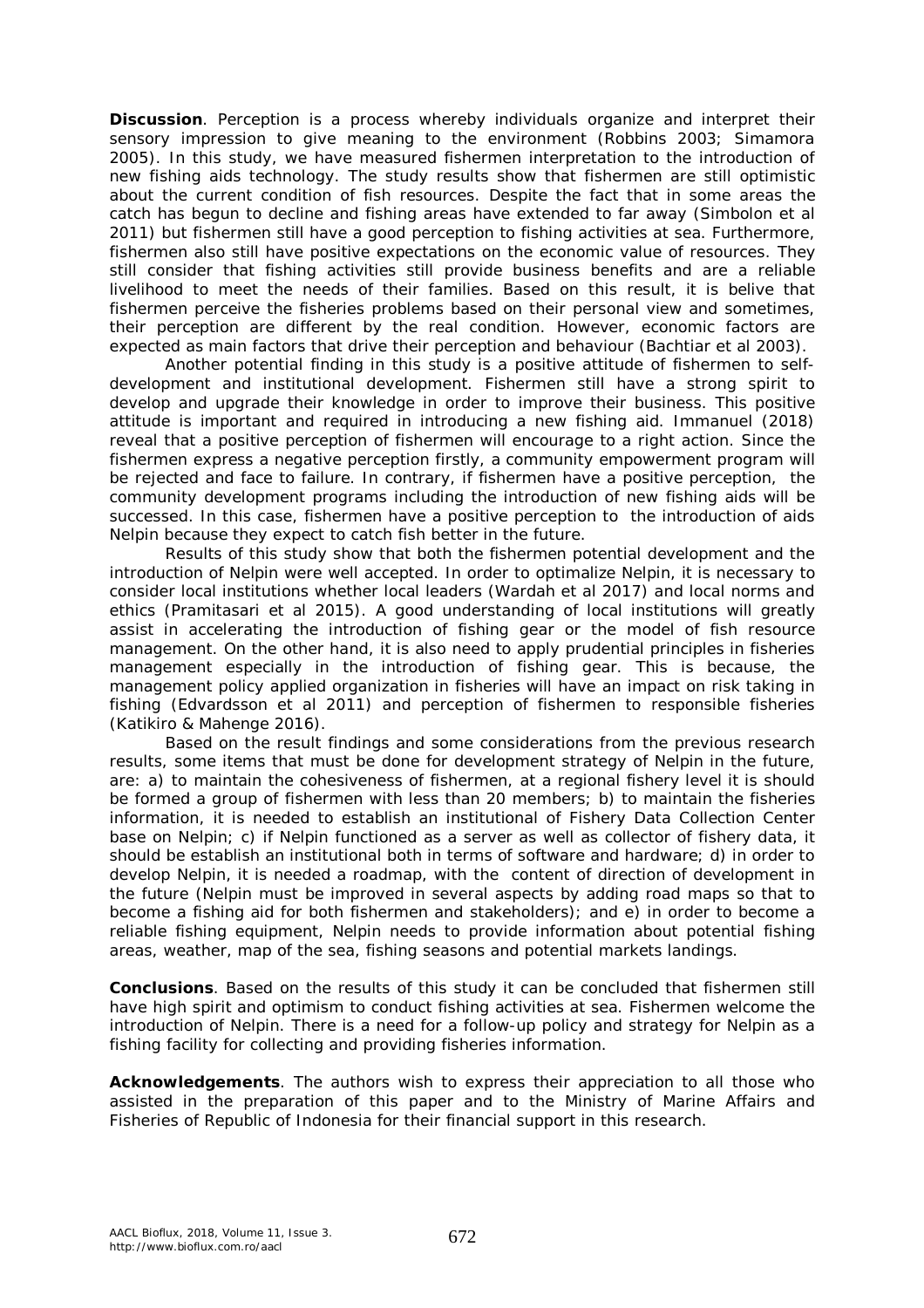#### **References**

- Allison E. H., Ellis F., 2001 The livelihoods approach and management of small-scale fisheries. Marine Policy 25(5):377-388.
- Apriliani T., Nugroho H., 2016 [Fishers perceptions and fishery officers to trial of electronic fishery logbook]. Jurnal Kebijakan Sosek KP 6(1):1-13. [in Indonesian]
- Bachtiar S. A., Setiawan B., Sunarto, 2003 [Fishermen perception and behavior of marine resources exploitation in Kodingareng Island, South Sulawesi]. Jurnal Manusia dan Lingkungan 10(3):148-155. [in Indonesian]
- Edvardsson I. R., Tingley D., Asmundsson J., Conides A. J., Drakeford B., Holm D., 2011 Fisheries management systems and risk perception amongst fishermen in Iceland, Faroe Islands, and UK. International Journal of Humanities and Social Science 1(4):31-41.
- Eissa A. E., Zaki M. M., 2011 The impact of global climatic changes on the aquatic environment. Procedia Environmental Sciences 4:251-259.
- Imanuel E., Hendrawan I. G., Puspitha N. L. P. R., 2018 Fishermen's perception to shark conservation status and its effect on shark catch: case study in Badung district, Bali Province. Journal of Marine and Aquatic Sciences 4(2):244-252. [in Indonesian]
- Katikiro R. E., Mahenge J. J., 2016 Fishers' perceptions of the recurrence of dynamitefishing practices on the Coast of Tanzania. Frontiers in Marine Science 3:Article 233.
- Pareek U., 1989 Motivational analysis of organizations Climate (MAO-C). In: The 1989 annual. Pfeiffer J. W. (ed), University Associates, San Diego, California, pp. 161- 171.
- Pramitasari S. D., Gallardo W. G., Ebbers T., 2015 Fishers perception and attitude toward local knowledge and local practices and its role in the fisheris management: a case study in Mae Klong River, Samut Songkhram, Thailand. Turkish Journal of Fisheries and Aquatic Sciences 15:795-804.
- Robbins S. P., 2003 Organizational behavior. Prentice Hall, Upper Saddle River, NJ, 300 pp.

Simamora B., 2005 [Multivariate analysis of marketing]. PT Gramedia Pustaka Utama, Jakarta, 346 pp. [in Indonesian]

Simbolon D., Wiryawan B., Wahyuningrum P. I., Wahyudi H., 2011 [Level of utilization and pattern of fishing season of lemuru in the Bali Strait]. Buletin PSP 19(3):293- 307. [in Indonesian]

Thoha M., 2010 [Organizational behavior: basic concepts and application]. Rajawali Press, Jakarta, 376 pp. [in Indonesian]

Wardah E., Nasruddin, Rosnina, 2017 [Fishermen's perception on the role of Panglima Laot in Pidie Jaya Regency]. Jurnal AGRIFO 2(2): 1-8. [in Indonesian]

Wijaya R. A., Saptanto S., 2014 [Fishers perceptions and adaptation strategy to fuel sudsidize revocation]. Jurnal Kebijakan Sosek KP 4(2):185-196. [in Indonesian]

Wiyono E. S., 2009 Perception of fishermen on fishery resources. SOCA 9(3):330-334. [in Indonesian]

\*\*\* http://www.enchantedlearning.com.

Received: 25 February 2018. Accepted: 30 April 2018. Published online: 26 May 2018. Authors:

Eko S. Wiyono, Department of Fisheries Resources Utilization, Faculty of Fisheries and Marine Science, Bogor Agriculture University, Kampus IPB Darmaga Bogor, Indonesia, 16880, e-mail: eko-psp@apps.ipb.ac.id Sri S. S. Raharjo, Marine Research Center, Agency of Research and Human Resources of Marine and Fisheries, Ministry of Marine Affairs and Fisheries, Complex Bina Ocean Jl. Pasir Putih II 4th Floor, East Ancol, North Jakarta 14430 – Jakarta, Indonesia, e-mail: srisuryo@gmail.com

Sufiyan M. Permana, Marine Research Center, Agency of Research and Human Resources of Marine and Fisheries, Ministry of Marine Affairs and Fisheries, Complex Bina Ocean Jl. Pasir Putih II 4th Floor, East Ancol, North Jakarta 14430 – Jakarta, Indonesia, e-mail: yayan.ocean@gmail.com

This is an open-access article distributed under the terms of the Creative Commons Attribution License, which permits unrestricted use, distribution and reproduction in any medium, provided the original author and source are credited.

How to cite this article:

Wiyono E. S., Raharjo S. S. S., Permana S. M., 2018 Fishermen acceptance on introduction of fishing technology: perception and its development strategies. AACL Bioflux 11(3):666-677.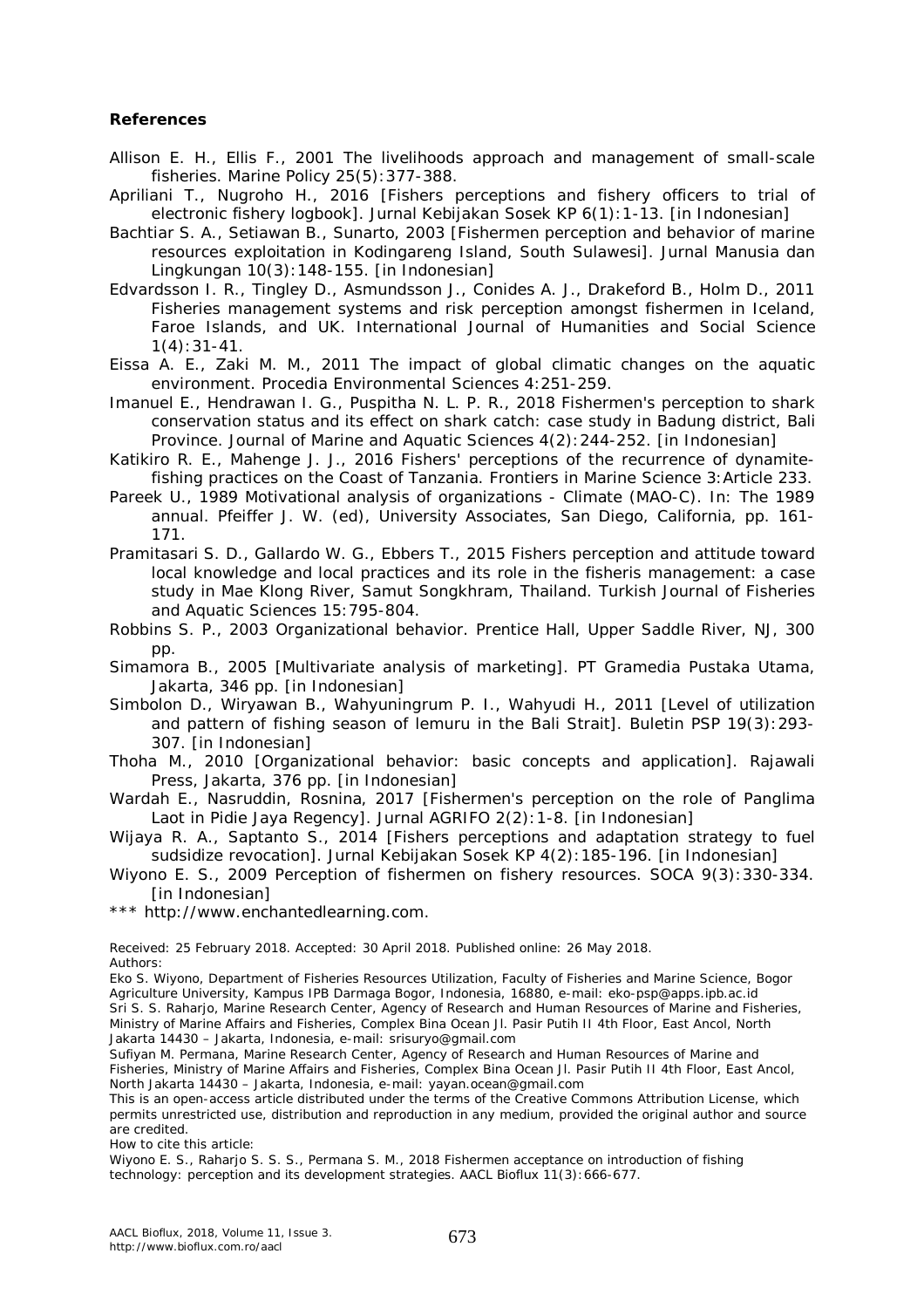Appendix 1

Questionnaire for access the perception of fishermen on the introduction of fishing technology

Circle the numbers that you think are right.

- I. LOCAL PERCEPTION OF COASTAL RESOURCES
- 1. In the last 5 years, how is the condition of the catch in your area?
	- 1) Increased 2-fold
	- 2) Increased but not much
	- 3) It's the same all along
	- 4) Decreased but not much
	- 5) Decreased 2-fold
- 2. In the last 5 years, what about the number of fish you captured?
	- 1) Increased than last year
	- 2) It's the same all along
	- 3) Decreased than last year
	- 4) Do not know
- 3. In the last 5 years, what about the size of fish that you often catch?
	- 1) It's bigger than 5 years ago
	- 2) It's the same all along
	- 3) It's smaller than 5 years ago
	- 4) Do not know
- 4. According to you, how is the condition of the fishing area in your village?
	- 1) Still relatively good
	- 2) It's getting polluted
	- 3) No changed
	- 4) Do not know
- 5. If fishing area polluted, what about causes it?
	- 1) Human activities, for example: ..................
	- 2) Natural
	- 3) Do not know
- 6. According to you, is it necessary to conserve the fishing area in your area?
	- 1) It's need, reason:
	- 2) It's not need, reason:
	- 3) Do not know
- II. LOCAL PERCEPTION ON THE ECONOMIC VALUE OF FISHERY RESOURCES
- 1. In the last 5 years, how is the price of the main fish catches?
	- 1) Increased 2-fold
		- 2) Increased but not much
		- 3) It's the same all along
		- 4) Decrease but not much
		- 5) Decreased 2-fold
- 2. If the price increased, what is the cause?
	- 1) middleman increased
	- 2) The catch is less
	- 3) Other:
	- 4) Do not know
- 3. If the price decrease, what is the cause?
	- 1) The middleman is getting less
	- 2) the catch is increased
	- 3) Do not know
	- 4) Other:
- 4. What do you think about the current price of fish?
	- 1) Too high
	- 2) Too low, reason:
	- 3) Enough
	- 4) Do not know
	- 5) Other: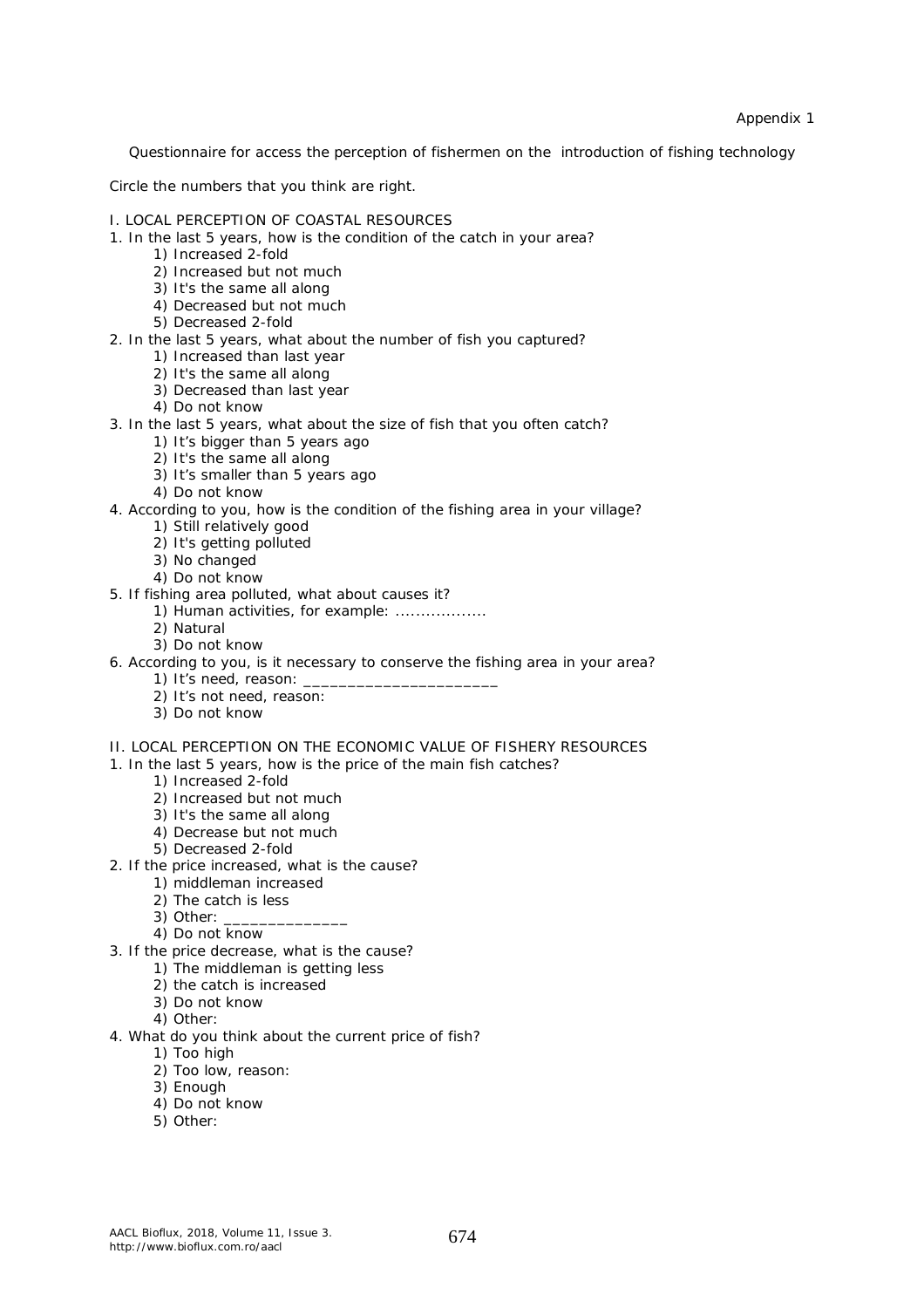- 5. If the catch is getting decrease, what would you do?
	- 1) Moving to another village but still being a fisherman
	- 2) Remains in the village but change to other profession
	- 3) Do not know
	- 4) Other:
- III. SOCIAL ECONOMIC FISHERMAN'S PERCEPTION
- 1. In the last 5 years, how is your family's income?
	- 1) Increased 2-fold
	- 2) Increased but not much
	- 3) It's the same all along
	- 4) Decreased but not much
	- 5) Decreased 2-fold
- 2. How does the contribution of the catch to the total income of your family?
	- 1) All revenues from fish catch
	- 2) 80 percent of income from fish catch
	- 3) Half of income comes from fish catch
	- 4) Only 20 percent of revenues from fish catch
	- 5) Other:
- IV. ACCEPTANCE TO THE INTRODUCTION OF FISHING EQUIPMENT
- 1. What is your response if there is introducted a new fishing gear in your area?
	- 1) Strongly agree
	- 2) Agree
	- 3) Disagree
	- 4) Do not know
- 2. If the new fishing gear is granted in your group, how is your response?
	- 1) Strongly agree
	- 2) Agree
	- 3) Disagree
	- 4) Do not know
- 3. According to you, who is eligible to operate the tools/fishing gear?
	- 1) Community groups
	- 2) Local government
	- 3) Private
	- 4) Personal
- 4. According to you, how to determine the ownership of the tools/fishing equipment?
	- 1) Determined by the government
	- 2) Deliberation in fishing organization
	- 3) Do not know
- 5. If the ownership is given to the group, how many group members are in the group?
	- $1$  < 20 people
	- 2) 20 people
	- 3) > 20 people
	- 4) Do not know
- 6. If the group who want to operate the fishing gear is more than one group, do you agree if the operation is interchangeable?
	- 1) Strongly agree
	- 2) Agree
	- 3) Disagree
	- 4) Do not know
- V. ACCEPTANCE TO THE INTRODUCTION OF NELPIN
- 1. Do you know information about fishing area, weather, fish price, etc. in the fishing port around you?
	- 1) Yes, I do
	- 2) No, I do not
- 2. If yes where is the source of the information?
	- 1) Internet
		- 2) Fishing port
		- 3) Ship owner
- 3. Do you often see the information?
	- 1) Yes
	- 2) No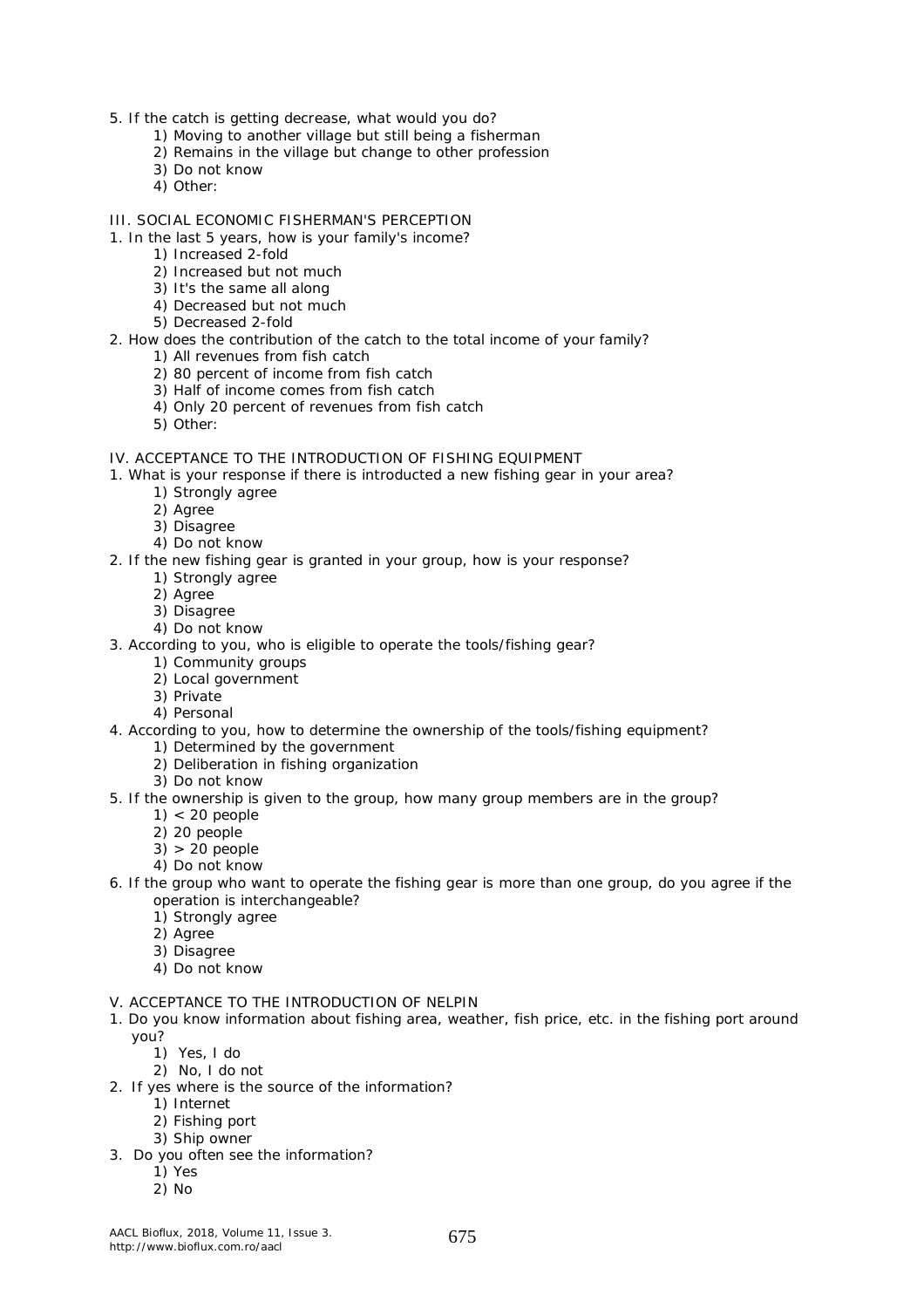- 4. What is the difficulty in obtaining the data?
	- 1) Long distance
	- 2) Sustainability
	- 3) Accuracy
	- 4) No information
- 5. Are you happy with the information in an HP?
	- 1) Yes, I am
	- 2) No, I am not
	- 3) Doubtful
- 6. If Yes, what information do you expect from this HP app?
	- 1) Fishing grounds
		- 2) Weather
		- 3) Fish prices
	- 4) Others, specify: .............................................. ........................
- 7. If there is an application of fishery information within HP, would you like to install it?
	- 1) Yes, I would
	- 2) No, I would not
	- 3) Doubtful
- 8. If there is a fishery information application within HP, would you like to pay the pulse fee?
	- 1) Yes
	- 2) Not
	- 3) Doubtful
- 9. Who is the person to make a decision on the use of Nelpin application in this HP?
	- 1) Crew
		- 2) Captain
		- 3) Skipper

#### 10. What kind of HP do you have? Mention! .............................................

- 11. Have you attended an introduction training on Nelpin application in HP?
	- 1) Yes, I have
	- 2) No, I have not
- 12. What is your impression of the HP application?
	- 1) Very interested
	- 2) Interested
	- 3) Not interested
	- 4) Very uninterested
- 13. How do yo feel to operate Nelpin?
	- 1) Yes, it is easy
	- 2) No, it is not easy
- 14. Does the Nelpin perfomance represent your liking?
	- 1) Yes, it does
	- 2) No, it does not
- 15. Is the information presented representing your liking?
	- 1) Yes, it is
	- 2) No, it is not
- 16. Does the speed of Nelpin represent your liking?
	- 1) Yes, it does
- 2) No, it does not 17. What is your suggestion for this application to be better?

#### VI. SOCIAL CAPITAL OF SOCIETY

- 1. Is there an organization or group of fishermen in your village?
	- 1) Exist and work well
	- 2) Exist but not work well
	- 3) None
	- 4) Other: .............................
- 2. How many times per month do you participate in group meetings?
	- 1) 1 time a month
	- 2) 2-4 times a month
	- 3) More than 4 times a month
	- 4) Other: ...............................